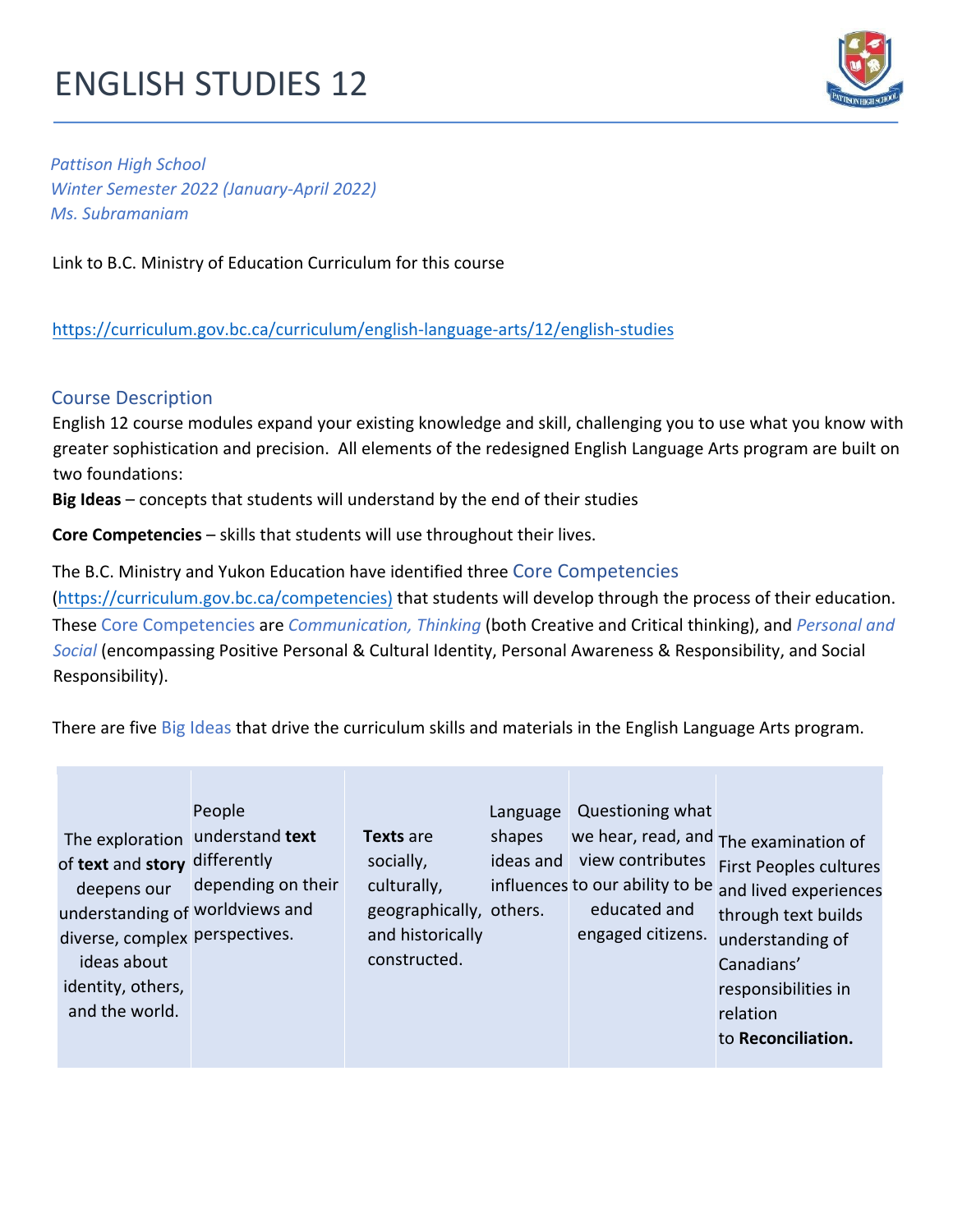## Course Goals

The goals of the course are broken down further  $-$  into Curricular Competencies (things students will need to be able to **do**) and Content (information that students will need to **know**).

The Course Competencies – the goals for what students will be able to **do** at the end of the course of study are divided into two categories:

- 1. *Comprehend and Connect* = reading, listening and viewing texts and media, focus on being a savvy *consumer* of communication texts.
- 2. *Create and Communicate* = writing, speaking and representing ideas and information, focus on being an effective producer of communication texts.

## Course Structure

The course may be a new format to students in several ways. There will be a focus on using **inquiry questions** in learning, and in having students co-create questions, criteria for assessments, and criteria for classroom expectations. 

## The course will require significant involvement on the part of the students.

The course will be focused around a theme, which will guide our process of developing inquiry questions, analyzing texts, producing texts, and working together as a classroom learning community. The theme for this course relates to *The Power of Words.* 

To explore this theme and to develop and practice our questioning and communication skills, we will watch/read/look at and create (with an emphasis on written and oral presentation or communication):  $\triangleright$  short stories,  $\triangleright$  songs,  $\triangleright$  images,  $\triangleright$  novels,  $\triangleright$  multimedia texts,  $\triangleright$  presentations/talks  $\triangleright$ poems,  $\triangleright$  video and films,  $\triangleright$  and scripts.

## Assessment & Evaluation

Assessment: happens prior to and during the learning process. Teachers and students use the results and the feedback to improve ongoing work and achievement. This includes regular peer and self-assessment. Evaluation: happens late in the learning process, to determine whether or not the student has successfully achieved mastery of a skill or has truly learned information.

Reporting: formal and informal reports communicate to students and their families the results of assessment and/or evaluation.

Assessment, evaluations and formal reporting are focused on descriptive feedback. Assessment activities will include but will not be limited to: reading out loud, formal written work, class discussions, quizzes, tests and exams, classroom activities, group work, practice work, performances and presentation.

Assessment will be completed using a variety of tools, including but not limited to: scales, rubrics, checklists and other formats using clearly communicated criteria that students know prior to being assessed or evaluated.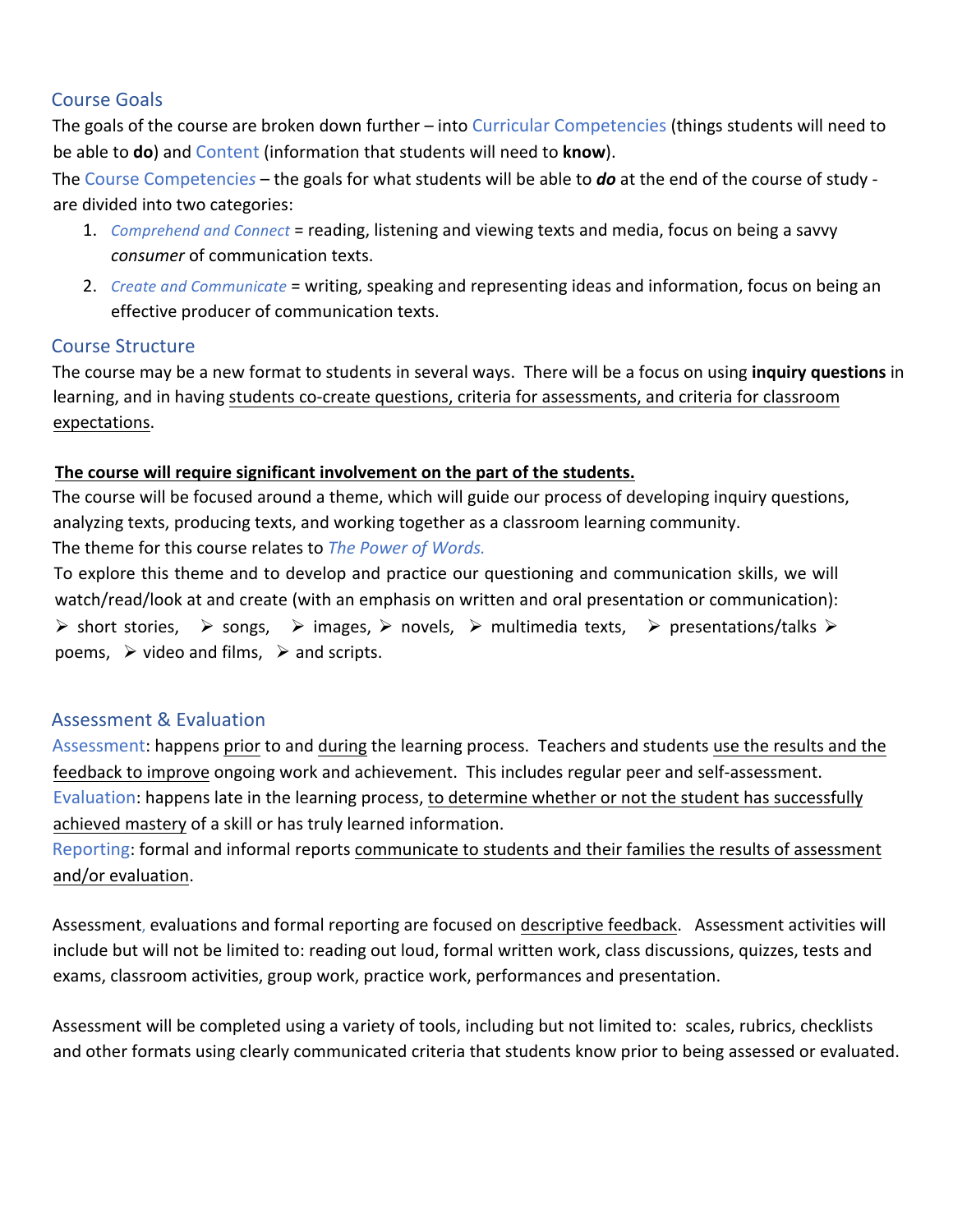# Students will be involved in the process through self and peer assessment

Not every student learns the same way or at the same pace. The same learning target can be measured with more than one type of activity. There will be times when students will have some choice in how they show what they know and can do. Other times, they will have to complete required formats, even if this requires them to stretch out of their comfort zone, because it moves them into their zone of proximal learning.

## Broad Course Content/Units

This course will include (but not be limited to) the following content:

Composition- Students will study various writing techniques and essay genres such as exposition, narration, reflection, and persuasion. They will inquire into the elements of each technique through essays, debates, discussions, and creative pieces.

Thinking – Students will examine, develop and design effective speaking techniques, and work on performing monologues in class. They will work through inquiry based projects in which they will create personal monologues, collaborate to generate new ideas, and perform their speeches in class.

Communication – Students look at how communication works across different genres.

Personal and Cultural Identity – Students will look at First Peoples' Oral Traditions and Principles of Learning, and how language builds meaning and forms a part of personal and cultural identities.

Personal and Social Responsibility- Students inquire into diversity, conflict, community, and environment by analyzing critical local or global issues, and creating campaigns to advocate for causes. Students will also reflect deeply on self-determination and wellbeing.

Independent Novel Study – Students choose a novel to examine throughout the semester, and will engage in discussions and debates based on their chosen text. Students will also critique their novels through mini assignments that focus on summaries, themes, character development, and plot.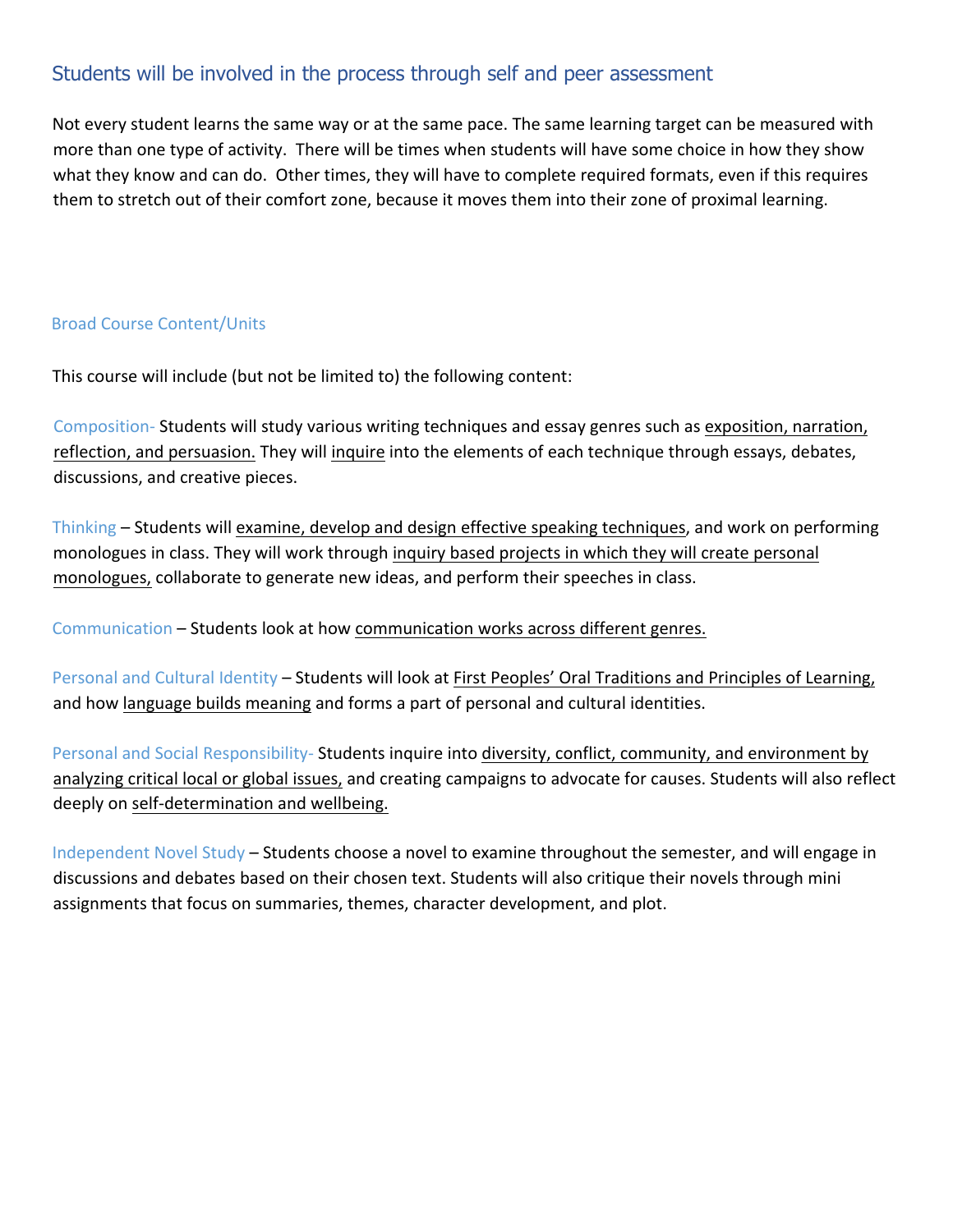#### Evaluation Scheme

| Quizzes<br>and Tests | Participation | Final | Midterm | Assignments,<br>Projects, or |
|----------------------|---------------|-------|---------|------------------------------|
| 20%                  | 15%           | 20%   | 15%     | homework                     |
|                      |               |       |         | 30%                          |
|                      |               |       |         |                              |

\*Important note about the Evaluation Scheme: This semester has an amended evaluation scheme. The Evaluation Scheme is not the same as some previous semesters, so please familiarize yourself with it.

Amendments to the Current Evaluation Scheme and Additional Information for the Winter 2022 Semester:

#### **1. ATTENDANCE & PUNCTUALITY**

- a. Be on time and notify the teacher when you will be absent. Do not ever leave campus without permission during school hours in-case of an emergency.
- b. If you are sick, notify the teacher via email and do not come to class. You will require proof of sickness in the form of a note that is either signed by your parent, home-stay guardian or a doctor. You must also leave a contact number for the person who signs the note for verification purposes.

#### **2. PLAGIARISM AND ACADEMIC DISHONESTY**

a. Plagiarism and academic dishonesty cannot be tolerated under any circumstance. From the Teacher's perspective, it is very simple to recognize when a student is not using original work. If you do not understand how **NOT** to plagiarize, please speak to me privately so I can show you! Multiple occurrences must and will be reported to the principal.

#### **3. MISSED WORK & GRADES**

a. Ultimately, if you have missing work your grades will be negatively affected. I will always give students the chance to make up work (within reasonable circumstance) to earn better marks. However, **be prepared to defend your position** as to why you should have the privilege to re-do, complete extra or make up missed work. If you miss a course-work deadline and subsequently skip your make-up date, you will be awarded a zero – no exceptions.